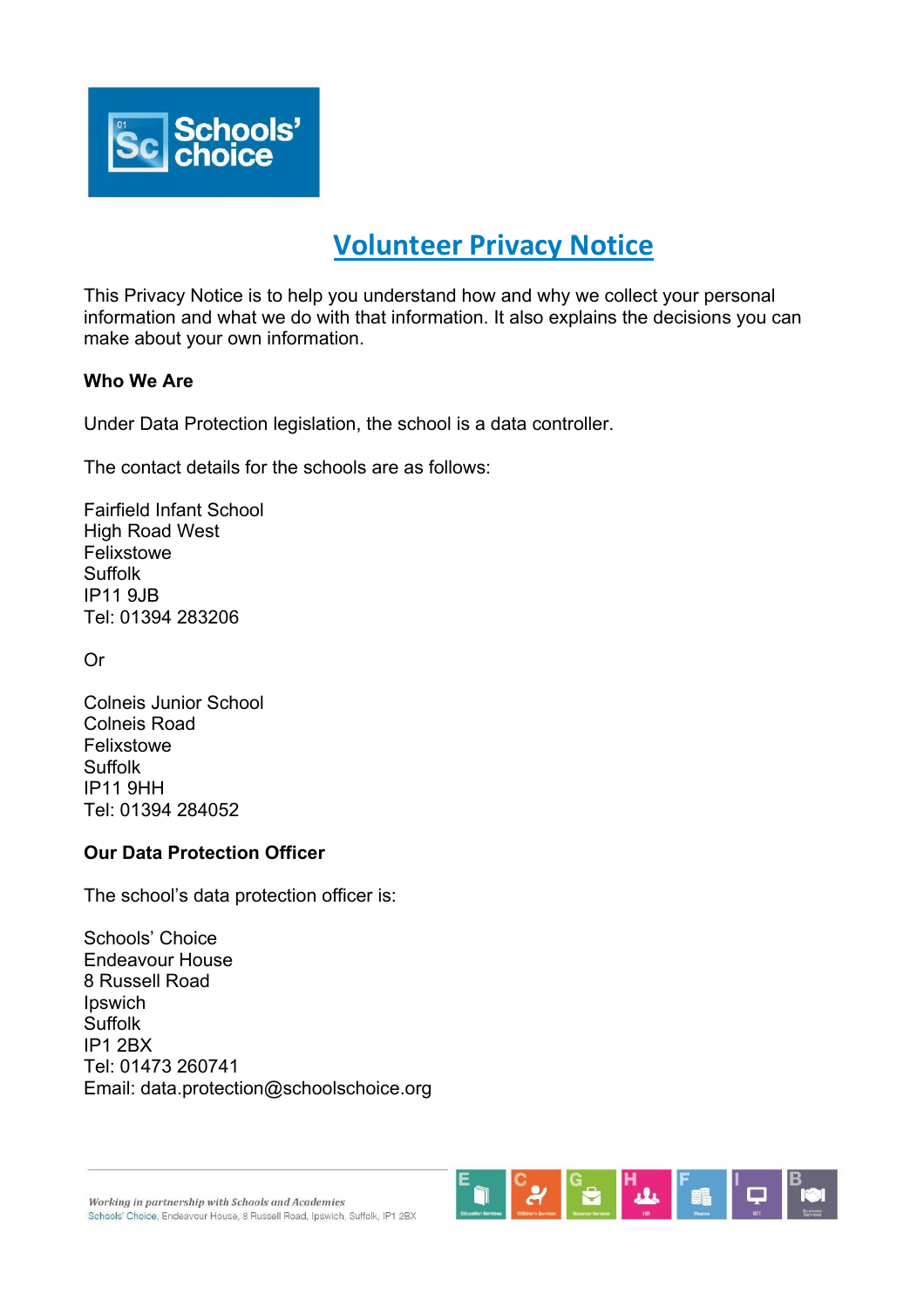#### **What is 'Personal Data'?**

Personal data is information that we hold about you and which identifies you. This includes information such as your name, date of birth, nationality, address, next of kin, occupation, dietary and medical details, your photograph (including that processed by CCTV). Vehicle details for those authorised to use the School car parks also count as personal data.

### **How and why do we collect and use your personal data?**

The School uses your personal data in order for you to act as a Volunteer of the School and for compliance purposes.

Examples of how we collect your data are:

- Your application form
- Verbal or written information from you or others

# **What personal data does the School process?**

Below are some of examples of the ways in which we use your data:

- We use your details to contact you by email, post or telephone;
- We collect medical information in case of any emergencies whilst you are on School site;
- We collect information that may identify a conflict of interest in your role as volunteer, such as any appointments, whether you have any children at the school, whether you have a contractual relationship with the federation, etc.
- If someone makes a complaint we may need to use your information to ensure that we deal with this properly;
- We may, on occasion, use photographs or videos of you for the School's website, social media sites, local news, prospectus and other marketing or teaching materials. We may continue to use these photographs and videos after you leave the post.

#### **Who has access to your data?**

The majority of your personal data collected will remain with the School and only used by the people who need to know the information. However there are some instances where the School will need to share your personal data with other parties, for example:

- The Government. For example, we are legally required to provide some information, such as to Companies House or the Charity Commission. We will also share your information with the Department of Education when performing the Disclosure and Barring Service check;
- The School's Bank for money laundering due diligence purposes;
- ∑ Where needed, legal experts or other professionals/consultants/advisors to ensure we fulfil our obligations.
- Inspectors;
- ∑ Third party 'cloud computing' services are used at School to store some information.

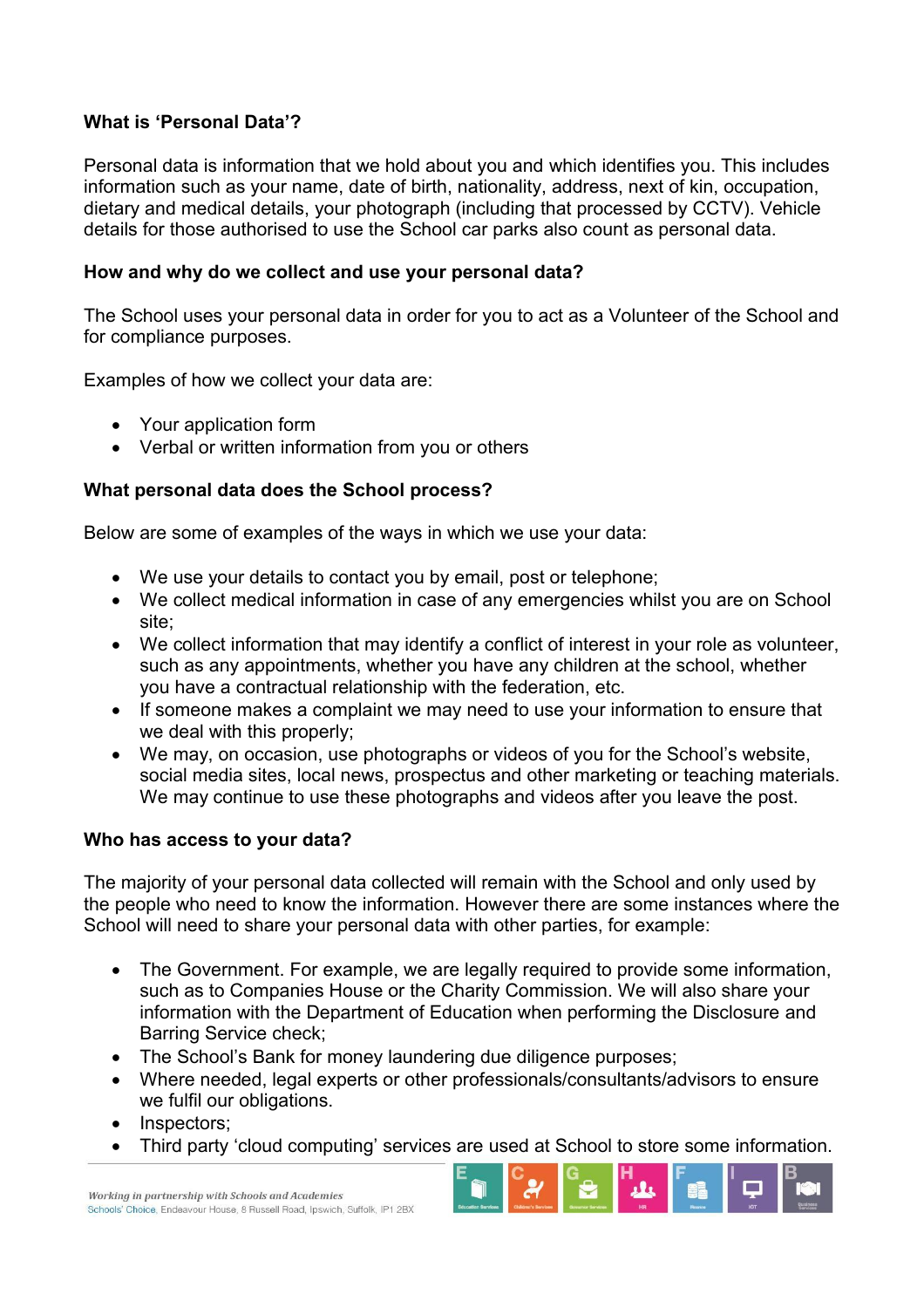We will only share your information with other people or organisations when we have a good reason to do so and where the School is assured that your data will be kept securely. In exceptional circumstances, we may need to share it more widely than we would normally.

#### **Sharing data outside the UK**

We may send your information to countries which do not have the same level of protection for personal information as there is in the EU. For example, we may communicate with you by email when you are overseas.

The European Commission has produced a list of countries which have adequate data protection rules and therefore do not need further safeguards in place. The list is available here

[https://ec.europa.eu/info/law/law-topic/data-protection/data-transfers-outside-eu/adequacy](https://ec.europa.eu/info/law/law-topic/data-protection/data-transfers-outside-eu/adequacy-protection-personal-data-non-eu-countries_en#dataprotectionincountriesoutsidetheeu)[protection-personal-data-non-eu-countries\\_en#dataprotectionincountriesoutsidetheeu.](https://ec.europa.eu/info/law/law-topic/data-protection/data-transfers-outside-eu/adequacy-protection-personal-data-non-eu-countries_en#dataprotectionincountriesoutsidetheeu)

If the country that we send your information to is not on the list or is not a country within the European Economic Area (which means countries in the EU, Liechtenstein, Norway and Iceland), then it might not have the same level of protection for personal information as there is in the UK. If the School is aware of any data that it intends on sending to countries without adequate data protection, we will inform you.

# **Our legal grounds for using your personal data**

The information below contains the legal grounds in which we rely on to handle your personal data.

- ∑ For the School's **legitimate interests**, such as ensuring the effective running of the School, looking after the School community, advertising and improving the School.
- ∑ For a **legal obligation**, such as disclosing your data to third parties such as the Government, Police and Local Authority where we are legally obliged to do so.
- ∑ For your or someone else's **vital interests**, for example in an extreme emergency.
- ∑ For the **public interest**, for example safeguarding and promoting the welfare of children, facilitating the effective operation of the School and for providing education services.

There are special categories of your personal data that need to be treated particularly sensitively and the School therefore has to further justify why it may need to use such data. These data types include racial or ethnic origin, political opinions, religious or philosophical beliefs, health information, details of criminal or suspected criminal convictions. Our justifications for processing these types of data are:

- You have given explicit consent;
- To carry out our obligations in the field of employment or social security and social protection law;
- ∑ To protect yours or someone else's vital interests;
- You have already made the data manifestly public;
- ∑ For the purposes of a legal claim;